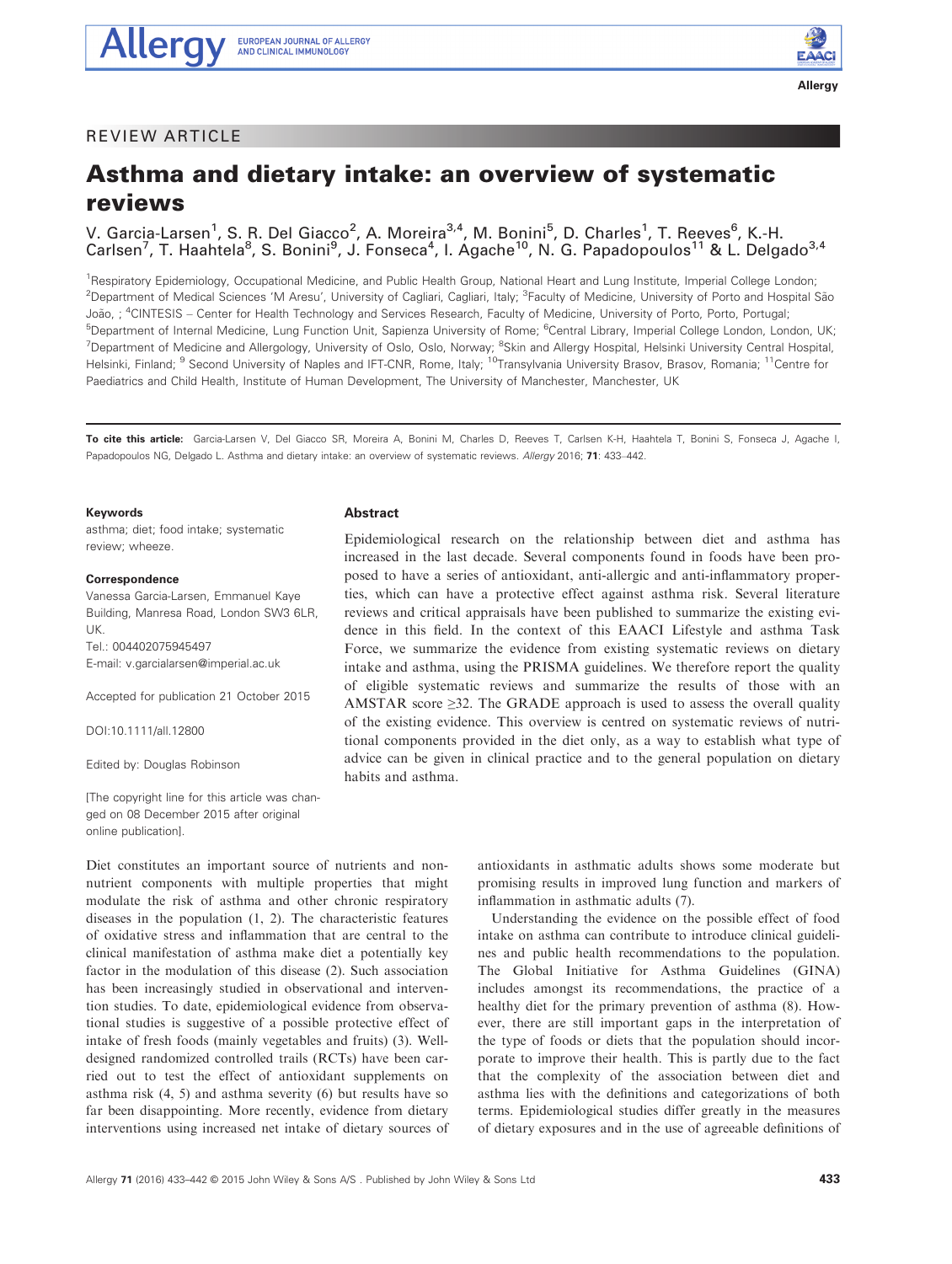asthma. To facilitate an adequate interpretation of the existing evidence, high-quality systematic reviews are needed. As part of the work of the EAACI Evidence-Based Clinical Practice Guideline Task Force on Lifestyle Interventions in allergy and asthma, we carried out an overview of existing systematic reviews on food intake and asthma.

## Methods

# Search strategy and study selection

Systematic reviews published until December 2013, with no specific start date, were considered for inclusion. We searched MEDLINE and EMBASE (via OVID), and the Cochrane Database and DARE (via the Cochrane Library). The strategy for identifying existing systematic reviews was based on published methods showing this to be a sensitive and specific strategy for identifying systematic reviews (9). The search strategies used are included as Appendix S1 to this manuscript. The following relevant terms for outcomes were included for our search in MEDLINE: asthma ab, ti.

Asthma/wheeze ab, ti; wheezing ab, ti; bronchial hyperresponsiveness ab, ti; bronchial hyper-reactivity ab, ti; bronchial hyper-reactivity/; 1 or 2 or 3 or 4 or 5 or 6 or 7. Existing systematic reviews were included in the current overview if they investigated the association between any foods or diets and risk of asthma. Accepted definitions of asthma were 'self-reported asthma', 'Dr-diagnosed asthma' and 'wheeze', as well as objective measures of asthma (bronchial hyper-responsiveness). Reviews on artificial supplementation (e.g. supplementation) were excluded from this overview.

# Quality assessment

Eligible systematic reviews were appraised using the revised AMSTAR criteria. AMSTAR is an 12-item tool to assess the methodological quality of systematic reviews that has been internally and externally validated and has been found to have good reliability (10). A score  $\geq$ 32 was used as cut-off to consider them of high quality and to be included in the analyses. As far as possible, these data were presented using Cochrane Summary of Findings Tables, generated using Gra-



Figure 1 PRISMA flow diagram overview of existing systematic reviews (SRs) on dietary exposures and asthma in the life course.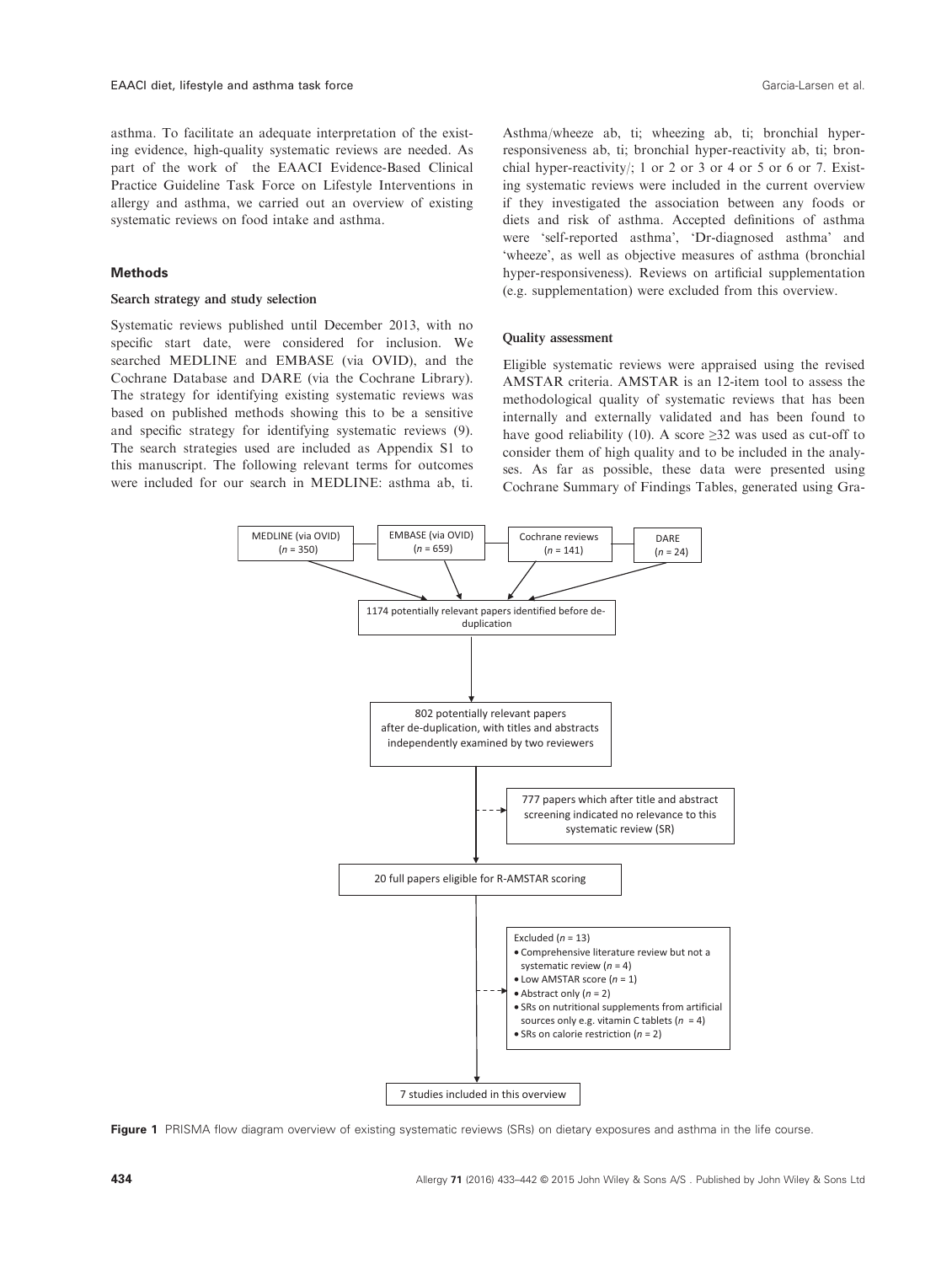dePro. Characteristics of included studies were summarized in a Table for all included reviews. Data were independently extracted by two authors (VGL, SDG). Any discrepancies were discussed with a third member of the research team.

# Results

After identifying 1174 papers potentially relevant for the overview, 802 titles and abstracts were examined for potential eligibility, of which 20 were considered relevant and fully examined for inclusion (Fig. 1). Of these, there were seven systematic reviews that met the AMSTAR score for high quality  $(≥32)$  (3, 11–16), whilst one study was excluded for scoring below this mark (17). Four articles were literature reviews or critical appraisals (18–21), and six were systematic reviews on specific nutrients given as artificial supplements only (22–25) or on calorie restriction (26, 27). There were two abstracts excluded, one with no further information (28) and a second abstract which was followed by a noneligible publication (29) (Table 1).

The characteristics of the seven eligible systematic reviews are summarized in Table 2. Dietary intake of antioxidant vitamins, minerals or single foods was examined in two systematic reviews that included 40 (11) and 62 studies (3). Both systematic reviews only included observational study designs. Two systematic reviews examined the evidence on risk of asthma and exposure to fish intake (15, 16). The systematic review by Yang et al. (15) identified 11 eligible studies, whilst Thien et al. (16) included nine randomized controlled trials (RCTs). In the latter, although studies were identified on actual fish intake as exposure, there were no studies eligible for effect comparison and only trials with artificial fish oil supplementation were included in their results. One systematic review analysed the evidence from eight observational studies on various measures of Mediterranean diet adherence in and various outcomes of asthma (wheeze) and severity in children (13). Two systematic reviews investigated the effect of diets with high, low and normal levels of salt on adult asthma. The systematic review by Ram and Ardern (12) included six RCTs and that by Pogson and McKeever (14) included three RCTs.

The overall effects reported by the high-quality systematic reviews included in this overview are summarized in Table 3. Evidence on the following dietary exposures was comparable and therefore analysed: vitamins A, C, D and E, dietary intake of fruits and vegetables, Mediterranean diet, intake of fish or omega 3 fatty acids and salt intake. With regard to antioxidant vitamins, Allen et al. (11) reported an overall increased risk of asthma with decreasing intakes of vitamin C in ten observational studies (OR 1.12; 95% confidence interval [CI] 1.04–1.21) and on wheeze (OR 1.10; 95% CI 1.00– 1.20), with no evidence of heterogeneity across studies  $(I^2 = 0.0\%)$ . There was no evidence of an effect of maternal vitamin C intake and infant wheeze (OR 1.30; 95% CI 0.47– 3.62) in the two included studies (cohorts), and their heterogeneity was very high  $(I^2 = 88.6\%)$  (11).

Maternal intake of vitamin D was negatively associated with risk of recurrent wheeze or wheeze in the last 12 months

Table 1 Quality assessment of existing relevant systematic reviews on asthma or wheeze and food intake using R-AMSTAR scoring

| First author<br><b>Ireferencel</b> | Agreed<br><b>R-AMSTAR</b><br>score | Decision                                                                                                       |
|------------------------------------|------------------------------------|----------------------------------------------------------------------------------------------------------------|
|                                    |                                    |                                                                                                                |
| Allen (11)                         | 32                                 | Included                                                                                                       |
| Ram(12)                            | 37                                 | Included                                                                                                       |
| Cheng (26)                         |                                    | Excluded - Calorie restriction<br>only                                                                         |
| Gao (17)                           | 27                                 | Excluded                                                                                                       |
| Galli (18)                         |                                    | Excluded - Literature review                                                                                   |
| Garcia-Marcos<br>(13)              | 33                                 | Included                                                                                                       |
| Horvath (28)                       |                                    | Excluded - Abstract only with                                                                                  |
|                                    |                                    | no further publication                                                                                         |
| Kaur (22)                          |                                    | Excluded - Vitamin C as                                                                                        |
|                                    |                                    | artificial supplement only                                                                                     |
| Klemens (23)                       |                                    | Excluded - PUFA as artificial<br>supplement only                                                               |
| Klemens (29)                       |                                    | Excluded - Abstract only                                                                                       |
|                                    |                                    | (full SR above)                                                                                                |
| Kremmyda (19)                      |                                    | Excluded - Literature review                                                                                   |
| Milan Stephen<br>(24)              |                                    | Excluded - Vitamin C as artificial<br>supplement only                                                          |
| Moore (20)                         |                                    | Excluded - Literature review                                                                                   |
| Mulholland (27)                    |                                    | Excluded - Calorie restriction<br>only                                                                         |
| Nurmatov (3)                       | 35                                 | Included                                                                                                       |
| Pogson (14)                        | 37                                 | Included                                                                                                       |
| Reisman (25)                       |                                    | Excluded - $\Omega$ -3 fatty acids as<br>artificial supplements only                                           |
| Saadeh (21)                        |                                    | Excluded - Review/appraisal<br>article                                                                         |
| Yang (15)                          | 34                                 | Included                                                                                                       |
| <b>Thien Francis</b><br>(16)       | 37                                 | Included - $\Omega$ -3 fatty acids as<br>artificial supplements but it<br>contains a section on fish<br>intake |

\*An agreed score of ≥32 achieved by two reviewers was considered acceptable for inclusion in this overview.

in children (OR 0.56; 95% CI 0.42–0.73) in four meta-analysed cohort studies. There was small evidence of heterogeneity in these studies  $(I^2 = 15.8\%)$  (3). No evidence of an association was observed in two meta-analysed cohort studies on maternal exposure to vitamin D and risk of childhood asthma, with their meta-analysis showing high level of heterogeneity ( $I^2 = 72.8\%$ ) (3). Four meta-analysed cross-sectional studies showed that dietary intake of fruit (but not vegetable) was negatively related to wheeze in children aged 10–14 (OR 0.75; 95% CI 0.61–0.94), with high evidence of heterogeneity  $(I^2 = 0.66\%)$  (3). Adherence to a Mediterranean diet was related to a lower risk of current wheeze in children in a metaanalysis of nine cross-sectional studies (OR 0.85; 95% CI 0.75–0.98), and this negative association was also confirmed when only studies from Mediterranean cities were combined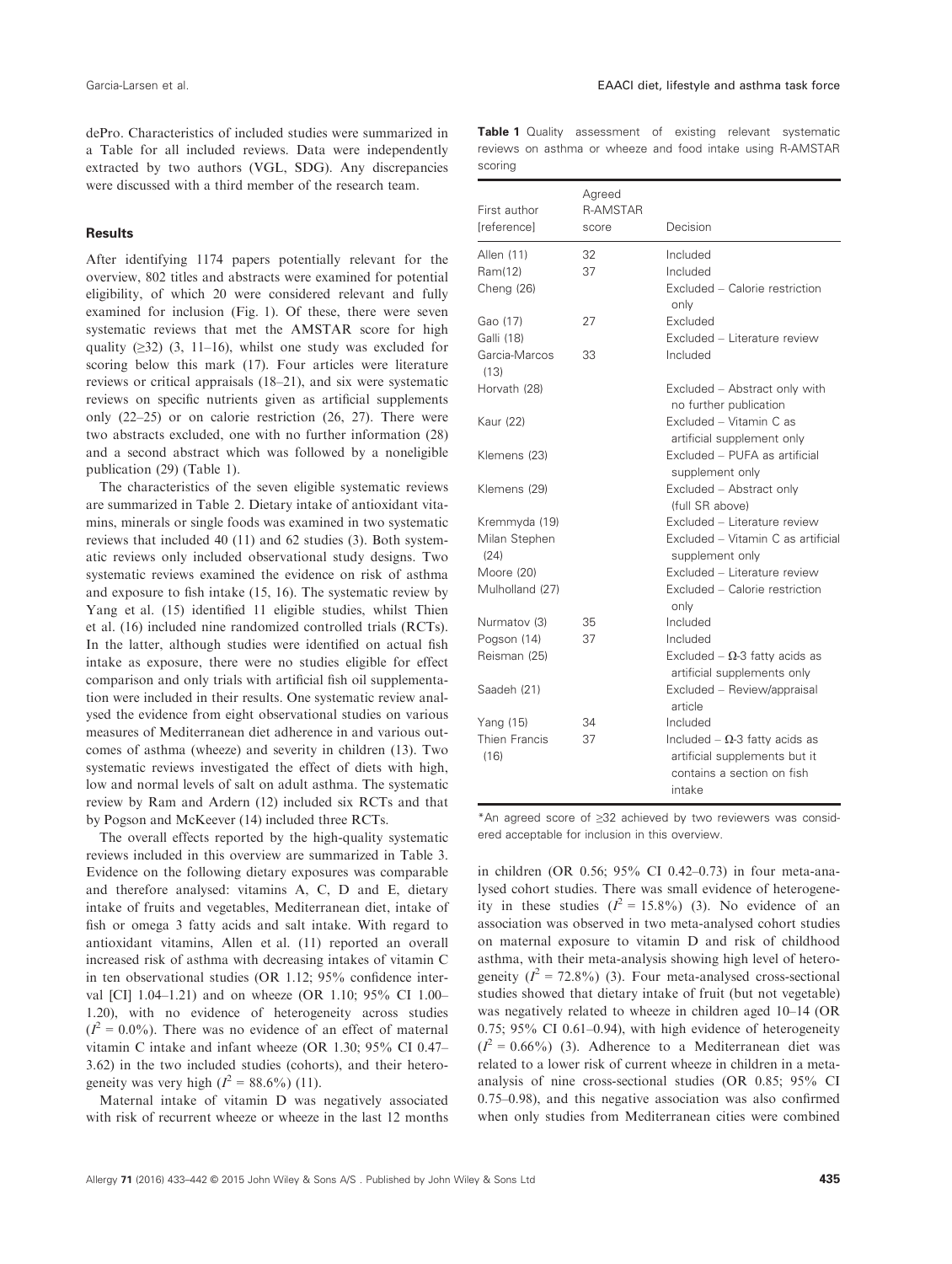| ؛<br>1                           |
|----------------------------------|
| i                                |
|                                  |
| í<br>Ì                           |
| $\frac{1}{2}$                    |
|                                  |
|                                  |
|                                  |
| $\ddot{\bm{z}}$                  |
| Ş<br>Ì<br>ï                      |
| i                                |
| ł<br>i                           |
| l<br>֕<br>ׇ֘֒<br>7               |
| ζ<br>i<br>ı                      |
| ā<br>j                           |
| 5<br>j<br>İ                      |
| ׇׅ֘֝֬                            |
| ī<br>ׇ֚֘֡                        |
|                                  |
| ֚֚֚֬<br>i<br>۱<br>į<br>i<br>j    |
| ׇ֦֚֘֝֬                           |
| ׇ֦֘֡֡֡<br>١                      |
|                                  |
|                                  |
|                                  |
| č<br>i                           |
| į<br>i                           |
| i<br>ļ<br>ī<br>֚֚֚֚֡֡֡<br>j<br>j |
| Ó<br>i                           |
| 5<br>í<br>i                      |
| Ï<br>I<br>١                      |
| I<br>י<br>١                      |
| i                                |

| [reference]<br>Author | searched<br><b>Databases</b><br>(end date)                                                                                                                                                                                                                                                                                                                                                                         | No. participants<br>No. studies                                                                                                                                 | Study designs<br>included                 | Population                                           | Intervention/Exposure<br>(s)relevant to this SR                                          | Outcomes relevant<br>to this SR                                                                                                                                                          | analyses<br>relevant to this SR<br>Subgroup                                                                                                                                                                        |
|-----------------------|--------------------------------------------------------------------------------------------------------------------------------------------------------------------------------------------------------------------------------------------------------------------------------------------------------------------------------------------------------------------------------------------------------------------|-----------------------------------------------------------------------------------------------------------------------------------------------------------------|-------------------------------------------|------------------------------------------------------|------------------------------------------------------------------------------------------|------------------------------------------------------------------------------------------------------------------------------------------------------------------------------------------|--------------------------------------------------------------------------------------------------------------------------------------------------------------------------------------------------------------------|
| Allen (11)            | CINAHL, CAB abstracts<br>MEDLINE, EMBASE,<br>and AMED                                                                                                                                                                                                                                                                                                                                                              | 40 studies included in SR<br>Not reported                                                                                                                       | Cross-sectional<br>Case-control<br>Cohort | Children<br>Adults                                   | Dietary intake of vitamins<br>A, C, and E                                                | Wheeze<br>Asthma<br>BHR                                                                                                                                                                  | group, and by dietary<br>Sub-analyses by age<br>antioxidant vitamin                                                                                                                                                |
| Ram (12)              | Cochrane Airways Group<br>(November 2007)<br>(February 2004)<br>Register*                                                                                                                                                                                                                                                                                                                                          | ranged between 17 and 36<br>No. patients in each trial<br>6 studies included                                                                                    | Only RCTs                                 | Adults or children                                   | normal salt diet vs high<br>Comparison between<br>or low                                 | (All subjects are<br>Lung function<br>asthmatics)<br>outcomes<br>BHR                                                                                                                     | salt supplemented diet or<br>Dietary salt reduction (low<br>group or normal salt diet<br>Dietary salt reduction vs<br>Salt supplemented diet<br>salt diet vs untreated<br>or high salt diet vs<br>normal salt diet |
| Garcia-Marcos<br>(13) | EMBASE, Scopus, ISI Web<br>MEDLINE/PubMed,<br>of Knowledge<br>(May 2012)                                                                                                                                                                                                                                                                                                                                           | 39 804 participants<br>8 studies included                                                                                                                       | All cross-sectional                       | Children                                             | Mediterranean diet<br>Valid measures of<br>score/adherence                               | Current wheeze<br>Severe wheeze<br>Asthma ever                                                                                                                                           | assessed separately by<br>ă<br>Mediterranean diet<br>Subgroup analyses<br>Mediterranean or<br>high salt diet<br>Adherence to<br>outcome                                                                            |
| Nurmatov (3)          | LILACS, Cochrane Library, TRIP<br>Health, CAB, AMED, Web of<br>MEDLINE, EMBASE, Global<br>Science, BIOSIS, CINAHL,<br>(May 2009)                                                                                                                                                                                                                                                                                   | Total No. participants not<br>62 studies included<br>reported                                                                                                   | Cross-sectional<br>Case-control<br>Cohort | Children (including<br>exposure during<br>pregnancy) | Dietary intake of vitamins<br>Dietary intake of foods<br>and food groups<br>and minerals | Increased/decreased<br>severity (secondary<br>Asthma/wheeze<br>outcomes)<br>outcomes                                                                                                     | non-Mediterranean areas<br>nutrients/foods and each<br>available) on individual<br>Meta-analyses (where<br>comparable data<br>outcome                                                                              |
| Pogson (14)           | Specialized Register of Trials*<br>Cochrane Airways Group<br>(November 2010)                                                                                                                                                                                                                                                                                                                                       | people with asthma [A]; 4<br>9 studies included (5 in<br>[EIA] 63 participants<br>[A] 318 participants<br>'exercise-induced<br>in people with<br>asthma' [EIA]) | Only RCTs                                 | Adults or children                                   | dietary intake of sodium<br>Increased or decreased                                       | measurements (FEV <sub>1</sub> ;<br>BHR in subjects with<br>expiratory flow rate<br>FEV <sub>1</sub> /FVC), Peak<br>asthma (primary<br>Lung function<br>Asthma OoL<br>outcome)<br>(PEFR) | No sub-analyses                                                                                                                                                                                                    |
| Yang (15)             | (December 2012)<br>PubMed                                                                                                                                                                                                                                                                                                                                                                                          | participants see footnote <sup>#</sup><br>SR; 8 studies included in<br>15 studies included in the<br>meta-analysis. For                                         | prospective cohort<br>RCTs and<br>studies | Adults or children                                   | Dietary intake of fish or<br>fish oil consumption                                        | Incidence of asthma                                                                                                                                                                      | No sub-analyses                                                                                                                                                                                                    |
| Thien (16)            | Central, Embase, Medline, Cinahl<br>(2001)                                                                                                                                                                                                                                                                                                                                                                         | 9 RCTs included in SR; 1<br>study eligible for this<br>overview                                                                                                 | <b>RCTs</b>                               | adults or children                                   | supplementation<br>Dietary fish oil                                                      | function measurements<br>asthma outcomes, lung<br>(FEV, PEFR, BHR)                                                                                                                       |                                                                                                                                                                                                                    |
|                       | the study by Yang et al., the total number of participants was described as follows: Fish intake and risk of asthma: 12 481 children and 996 cases identified during 1-6 years of follow-<br>*The Cochrane Airways Group Specialized Register Trials includes the following databases: CENTRAL, MEDLINE,<br>The SR by Thien et al. included one study with fish as actual food, therefore included in our overview |                                                                                                                                                                 |                                           |                                                      | EMBASE, CINAHL, AMED and PsycINFO                                                        |                                                                                                                                                                                          |                                                                                                                                                                                                                    |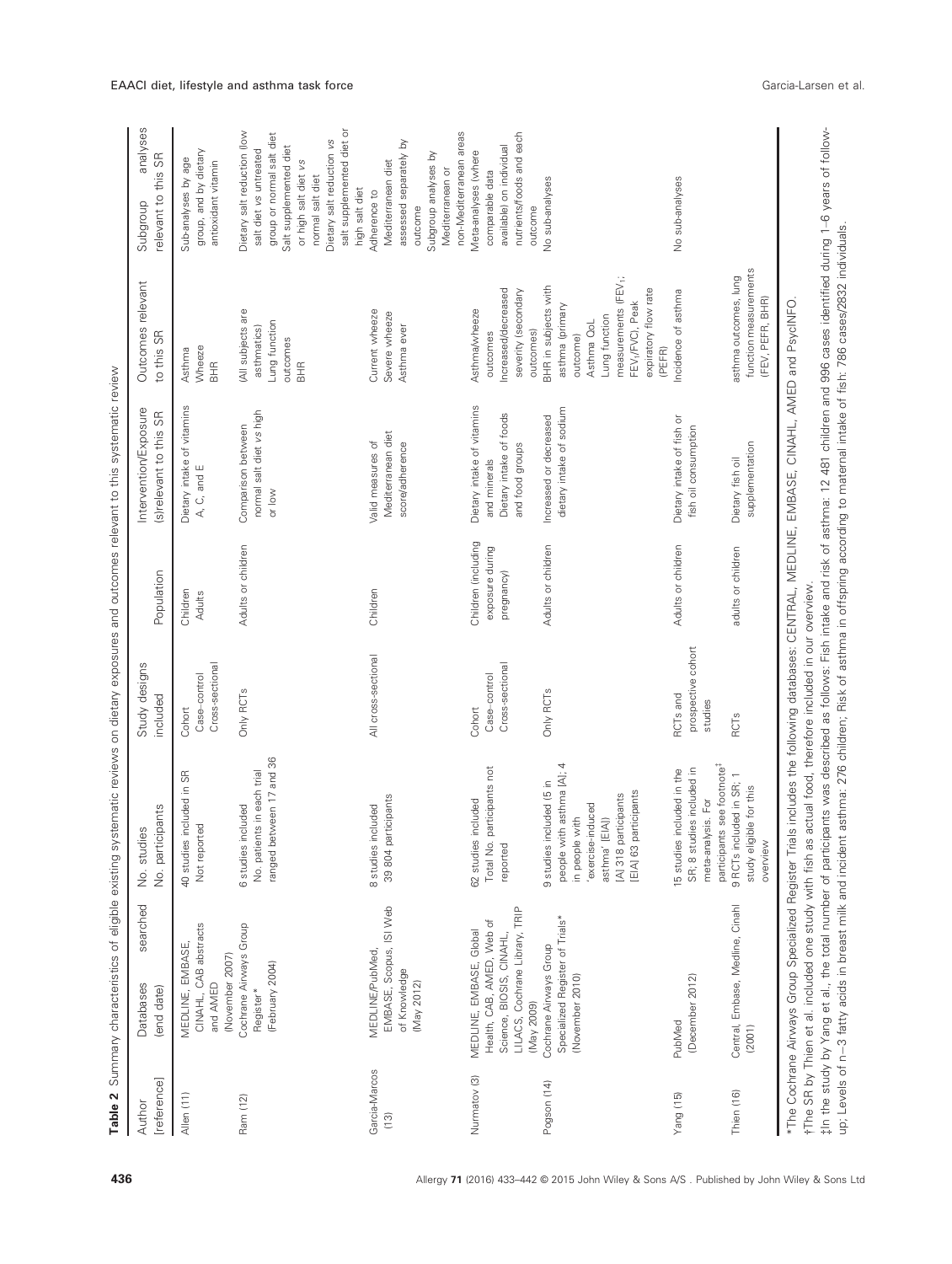|                                                                                     | Outcome (95% CI)                                         |
|-------------------------------------------------------------------------------------|----------------------------------------------------------|
|                                                                                     | No. participants (studies)<br>contributing data          |
| existing systematic reviews on the effect of dietary exposures on asthma or wheeze* | Combined (if info available)<br>Exposure/type of studies |
|                                                                                     | Jutcome measure                                          |
| Evidence from<br>able 3                                                             | uthor Ireterence                                         |

| Author [reference]         | Outcome measure                                                | Combined (if info available)<br>Exposure/type of studies                                | No. participants (studies)<br>contributing data | Outcome (95% CI)                           | Heterogeneity          |
|----------------------------|----------------------------------------------------------------|-----------------------------------------------------------------------------------------|-------------------------------------------------|--------------------------------------------|------------------------|
| Vitamin A or derivatives   |                                                                |                                                                                         |                                                 |                                            |                        |
| Allen (11)                 | Asthma                                                         | Dietary intake of vitamin A (µg/day)<br>Case-control studies                            | $\widehat{\odot}$                               | MD -181.84 (-288.4 to -75.3)               | $= 0.0\%$<br>R         |
| Nurmatov (3)               | Wheezing in the 2nd<br>year of life                            | Maternal intake of <b>B-carotene</b><br>Cohort studies                                  | 2664 (2)                                        | OR 1.05 (0.76-1.44)                        | $= 0.0\%$<br>P         |
| Vitamin C                  |                                                                |                                                                                         |                                                 |                                            |                        |
| Allen (11)                 | Asthma                                                         | Overall effect of vitamin C intake                                                      | (10)                                            | OR 1.12 (1.04-1.21)                        | $\mathcal{P}=0.0\%$    |
|                            |                                                                | (mg/day) (lowest vs highest                                                             | $\widehat{z}$                                   | OR 0.90 (0.57-1.44)                        | $\mathcal{F}=0.0\%$    |
|                            |                                                                | Cohort studies<br>intakes)                                                              | $\widehat{\odot}$<br>$\circledcirc$             | OR 1.13 (1.04-1.23)<br>OR 1.11 (0.90-1.37) | $= 14.5%$<br>$\approx$ |
|                            |                                                                | Case-control studies                                                                    |                                                 |                                            |                        |
|                            |                                                                | Cross-sectional                                                                         |                                                 |                                            |                        |
|                            | Wheeze                                                         | Overall effect of vitamin C intake                                                      | $\widehat{\triangleright}$                      | OR 1.10 (1.00-1.20)                        | $= 0.0\%$<br>R         |
|                            |                                                                | (mg/day) (lowest vs highest                                                             | $\widehat{\Xi}$                                 | OR 1.45 (0.71-2.96)                        |                        |
|                            |                                                                | intakes)                                                                                | $\copyright$                                    | OR 1.09 (1.00-1.19)                        | $\mathcal{P}=0.0\%$    |
|                            |                                                                | Case-control study                                                                      |                                                 |                                            |                        |
|                            |                                                                | Cross-sectional studies                                                                 |                                                 |                                            |                        |
| Nurmatov (3)               | Wheezing in the 2nd                                            | Maternal intake of vitamin C                                                            | 2664 (2)                                        | OR 1.30 (0.47-3.62)                        | $\mathcal{F}=88.6\%$   |
|                            | year of life                                                   | (highest vs lowest intakes)                                                             |                                                 |                                            |                        |
| Vitamin E                  |                                                                | Cohort studies                                                                          |                                                 |                                            |                        |
|                            |                                                                |                                                                                         |                                                 |                                            |                        |
| Allen (11)                 | Dr-diagnosed asthma                                            | ш<br>Dietary intake of vitamin<br>(mg/day)                                              | $\widehat{\mathcal{A}}$                         | $MD -1.91 (-2.51 to -1.31)$                | $= 0.0%$<br>R          |
|                            | Self-reported asthma                                           | Ш<br>Dietary intake of vitamin                                                          | $\widehat{z}$                                   | MD -0.20 (-0.72 to 0.32)                   | T                      |
|                            |                                                                | (mg/day)                                                                                |                                                 |                                            |                        |
| Nurmatov (3)               | Wheezing in the 2nd<br>year of life                            | Maternal intake of vitamin E                                                            | 3427 (3)                                        | OR 0.68 (0.52-0.88)                        | $\mathcal{V}=0.0\%$    |
| Vitamin D (cohort studies) |                                                                |                                                                                         |                                                 |                                            |                        |
| Nurmatov (3)               | Recurrent wheeze or                                            | Maternal intake of vitamin D                                                            | 4838 (4)                                        | OR 0.56 (0.42-0.73)                        | $= 15.8%$<br>$\approx$ |
|                            | wheeze in last year in                                         |                                                                                         |                                                 |                                            |                        |
|                            | children                                                       |                                                                                         |                                                 |                                            |                        |
|                            | Asthma in children                                             | Maternal intake of vitamin D                                                            | 2881 (2)                                        | OR 0.76 (0.39-1.48)                        | $= 72.8%$<br>R         |
|                            | Dietary intake of fruits (all studies are cross-sectional)     |                                                                                         |                                                 |                                            |                        |
| Nurmatov <sup>(3)</sup>    | Wheeze in children aged                                        | Fruit intake (highest vs lowest level                                                   | 19 949 (4)                                      | OR 0.75 (0.61-0.94)                        | $P = 66.0\%$           |
|                            | $10-14$ years                                                  | of intake compared)                                                                     |                                                 |                                            |                        |
|                            | Dietary intake of vegetables (all studies are cross-sectional) |                                                                                         |                                                 |                                            |                        |
| Nurmatov (3)               | Wheeze in children aged                                        | Vegetable intake (highest vs lowest                                                     | 16 120 (3)                                      | OR 0.84 (0.64-1.10)                        | $= 71.2%$<br>$\approx$ |
|                            | $10-14$ years                                                  | level of intake compared)                                                               |                                                 |                                            |                        |
|                            |                                                                | Adherence to Mediterranean Diet (measured as a score) (all studies are cross-sectional) |                                                 |                                            |                        |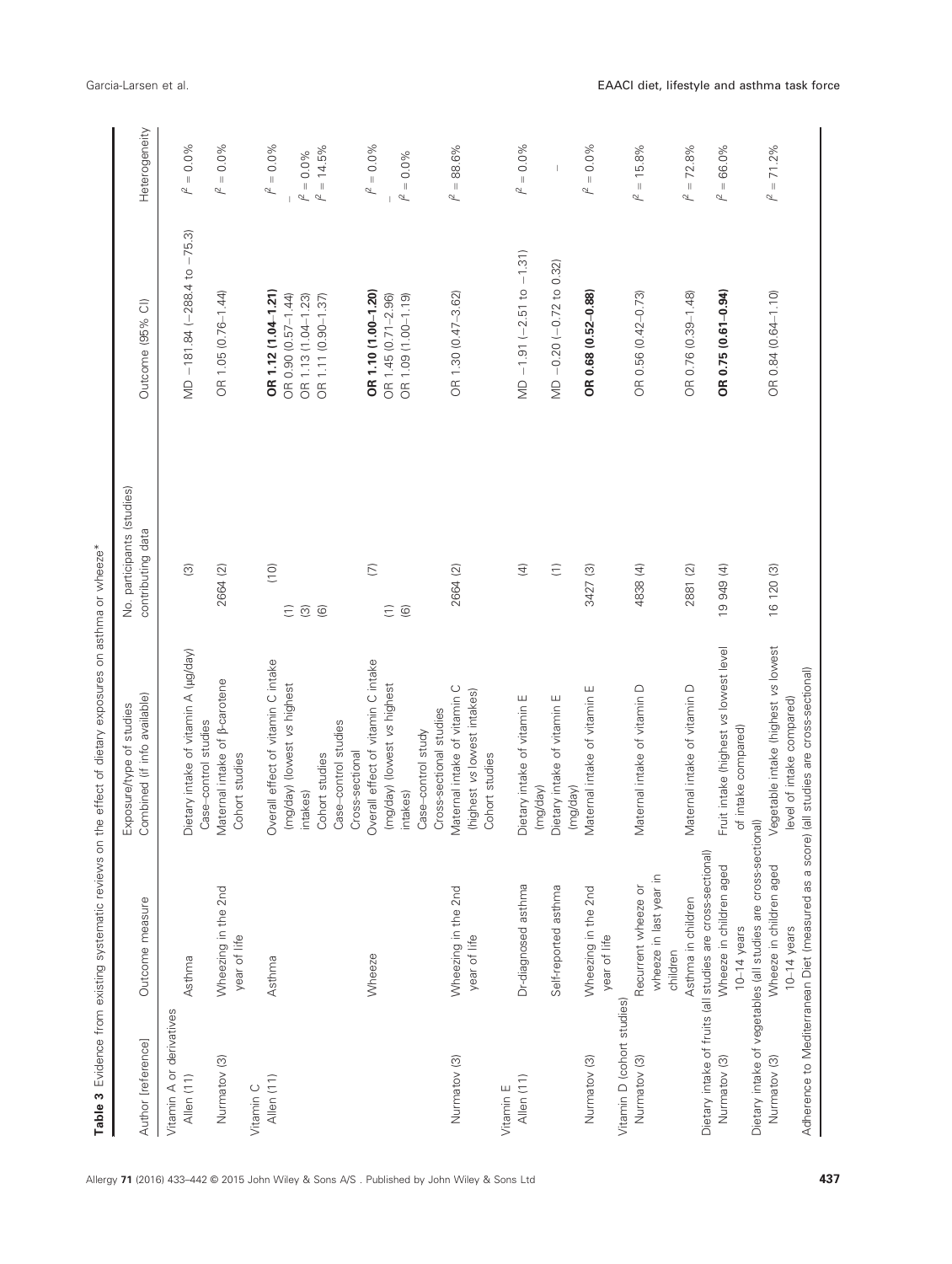| Author [reference]                   | Outcome measure                                                                                                                                    | Combined (if info available)<br>Exposure/type of studies | No. participants (studies)<br>contributing data | Outcome (95% CI)                                                                                                             | Heterogeneity                                   |
|--------------------------------------|----------------------------------------------------------------------------------------------------------------------------------------------------|----------------------------------------------------------|-------------------------------------------------|------------------------------------------------------------------------------------------------------------------------------|-------------------------------------------------|
| Garcia-Marcos (13)                   | Current wheeze in                                                                                                                                  | Non-Mediterranean cities                                 | $\omega$                                        | $(0.78 - 1.05)$<br>OR 0.91                                                                                                   | 26.5%<br>$\lvert \rvert$                        |
|                                      |                                                                                                                                                    |                                                          |                                                 |                                                                                                                              |                                                 |
|                                      | children                                                                                                                                           | Mediterranean cities                                     | <u>ିତ</u>                                       | OR 0.79 (0.66-0.94)                                                                                                          | $l^2 = 43.6\%$                                  |
|                                      |                                                                                                                                                    | All cities, all studies                                  | බු                                              | OR 0.85 (0.75-0.98)                                                                                                          | $= 35.4%$<br>R                                  |
|                                      | Current severe wheeze                                                                                                                              | Non-Mediterranean cities                                 | $\widetilde{\Omega}$                            | OR 0.99 (0.79-1.25)                                                                                                          | $l^2=0.0\%$                                     |
|                                      | in children                                                                                                                                        | Mediterranean cities                                     | $\widehat{\mathcal{A}}$                         | OR 0.66 (-0.48 to 0.90)                                                                                                      | $= 42.9%$<br>$\overline{a}$                     |
|                                      |                                                                                                                                                    | All cities, all studies                                  | $\odot$                                         | $(0.55 - 1.22)$<br>OR 0.82                                                                                                   | 27.2%<br>$\ $<br>P                              |
|                                      | Asthma ever                                                                                                                                        | Non-Mediterranean cities                                 | $\widetilde{\omega}$                            | $(0.75 - 0.98)$<br>0.88<br>$\overline{6}$                                                                                    | 27.7%<br>$\left\vert {}\right\vert$<br>$\sigma$ |
|                                      |                                                                                                                                                    | Mediterranean cities                                     | <u>ିତ</u>                                       | $(0.74 - 1.01)$<br>0.86<br>OR <sub></sub>                                                                                    | 14.7%<br>$\parallel$<br>$\sigma$                |
|                                      |                                                                                                                                                    | All cities, all studies                                  | $\infty$                                        | $(0.78 - 0.95)$<br>0.88<br>$\frac{1}{2}$                                                                                     | 19.4%<br>$\parallel$<br>$\sigma$                |
|                                      | Dietary intake of fish or sources of $\omega$ -3 fatty acids (all cohort studies)                                                                  |                                                          |                                                 |                                                                                                                              |                                                 |
| Yang (15)                            | Dr-diagnosed asthma                                                                                                                                | Newborn's fish exposure                                  | ကြ                                              | OR 0.75 (0.61-0.94)                                                                                                          | $= 11.5%$<br>R                                  |
|                                      | Incidence of asthma                                                                                                                                | Fish intake in adults                                    | $\widetilde{\vartriangle}$                      | OR 0.90 (0.69-1.18)                                                                                                          | $l^2 = 0.0\%$                                   |
|                                      | Incidence of asthma                                                                                                                                | Intake of $\omega$ -3 fatty acids in adults              | õ                                               | OR 0.70 (0.46-1.05)                                                                                                          | $= 78.5%$<br>R                                  |
|                                      | Dietary intake of salt (sodium) (all RCTs in adults)                                                                                               |                                                          |                                                 |                                                                                                                              |                                                 |
| Ardern (12)                          | $PD_{20}$ (log $\mu$ g)                                                                                                                            | Low salt vs normal salt diet                             | 26(1)                                           | $MD -0.30 (-1.12 to 0.52)$                                                                                                   |                                                 |
|                                      | $\mathsf{FEV}_1$ (L)                                                                                                                               | Low salt vs normal salt diet                             | 118 (4)                                         | MD 0.09 (-0.19 to 0.38)                                                                                                      | $= 0.0\%$                                       |
|                                      | $FVC$ (L)                                                                                                                                          | Low salt vs normal salt diet                             | 46(2)                                           | $0.11 (-0.45 to 0.67)$<br>$\overline{a}$                                                                                     | $l^2=0.0\%$                                     |
|                                      |                                                                                                                                                    | Low salt vs normal salt diet                             | 74 (3)                                          | $-0.32$ ( $-3.68$ to 3.05)<br>$\frac{1}{2}$                                                                                  | $l^2=0.0\%$                                     |
|                                      | FEV <sub>1</sub> /FVC<br>PD <sub>20</sub> (log μg)<br>FEV <sub>1</sub> (L)                                                                         | diet<br>High salt vs normal salt                         | 26(1)                                           | $0.00 (-0.86 to 0.86)$<br>$\frac{1}{2}$                                                                                      | $\frac{1}{2}$                                   |
|                                      |                                                                                                                                                    | High salt vs normal salt diet                            | 18(4)                                           | $-0.09(-0.38$ to 0.20)<br>$\frac{1}{2}$                                                                                      | $l^2=0.0\%$                                     |
|                                      | $FVC$ (L)                                                                                                                                          | High salt vs normal salt diet                            | 46(2)                                           | $-0.06$ ( $-0.65$ to 0.52)<br>$\frac{1}{2}$                                                                                  | $l^2=0.0\%$                                     |
|                                      | $\begin{array}{l} \mathsf{FEV}_{1}/\mathsf{FVC} \\ \mathsf{PD}_{20} \ (\mathsf{log} \ \mathsf{µg}) \\ \mathsf{FEV}_{1} \ (\mathsf{L}) \end{array}$ | High salt vs normal salt diet                            | 74 (3)                                          | $0.07 (-3.69 to 3.84)$<br>$\overline{a}$                                                                                     | $l^2=0.0\%$                                     |
|                                      |                                                                                                                                                    | Low salt vs high salt diet                               | 26(1)                                           | MD 0-0.30 (-1.02 to 0.42)                                                                                                    | $\frac{1}{2}$                                   |
|                                      |                                                                                                                                                    | Low salt vs high salt diet                               | 118(4)                                          | MD 0.18 (-0.11 to 0.48)                                                                                                      | $l^2=0.0\%$                                     |
|                                      | $FVC (L)$                                                                                                                                          | Low salt vs high salt diet                               | 46(2)                                           | MD 0.18 (-0.41 to 0.76)                                                                                                      | $l^2=0.0\%$                                     |
|                                      | FEV <sub>1</sub> /FVC                                                                                                                              | Low salt vs high salt diet                               | 74 (3)                                          | $MD -0.50 (-4.07 to 3.06)$                                                                                                   | $l^2=0.0\%$                                     |
| Pogson (14)                          | Asthma (BHR)                                                                                                                                       |                                                          |                                                 | The authors reported that from the three eligible studies, data were not comparable due to the different substances used for |                                                 |
|                                      |                                                                                                                                                    | provocation and differences in the presentation of data  |                                                 |                                                                                                                              |                                                 |
| MD, mean difference; OR, odds ratio. | Bold values indicate statistical significance (P-value<0.05)                                                                                       |                                                          |                                                 |                                                                                                                              |                                                 |
|                                      |                                                                                                                                                    |                                                          |                                                 |                                                                                                                              |                                                 |

Table 3 (continued)

Table 3 (continued)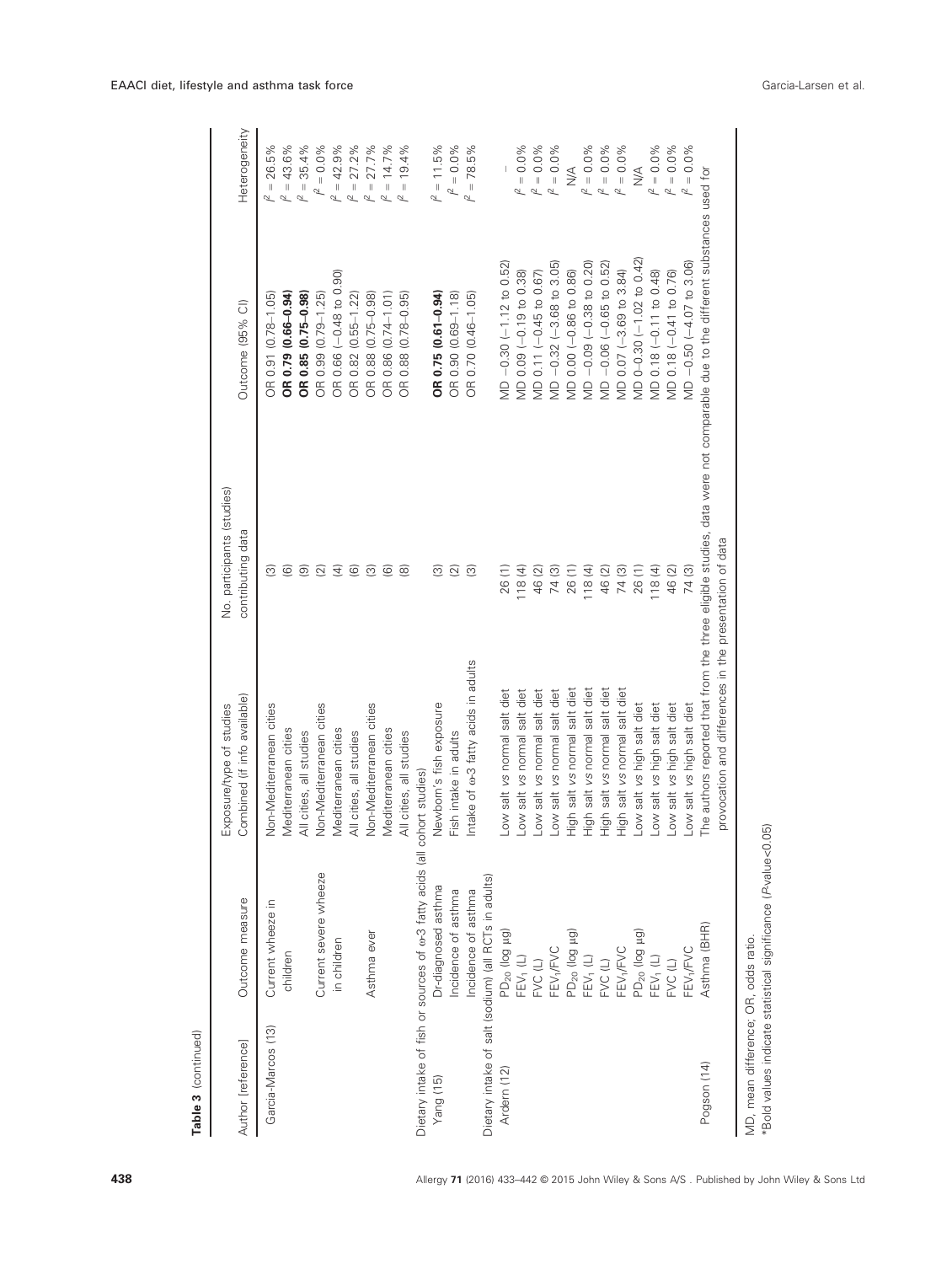Table 4 Evidence from existing systematic reviews on the effect of dietary intake of vitamin D for the prevention of asthma in children

#### Summary of Findings

Patient or population: Children

Settings: Population-based birth cohort studies in the USA, UK, Finland and Japan Intervention/exposure: Dietary intake of vitamin D

|                    | Illustrative comparative risks (95%<br>Cl |                                    |                                       |                                    |                                       |
|--------------------|-------------------------------------------|------------------------------------|---------------------------------------|------------------------------------|---------------------------------------|
| Outcomes           | Assumed<br>risk<br>Control                | Corresponding<br>risk<br>Vitamin D | Relative effect<br>$(95% \text{ Cl})$ | No of<br>Participants<br>(studies) | Quality of the<br>evidence<br>(GRADE) |
| Wheeze in the last | Low-risk population                       |                                    | OR 0.56                               | 4834                               | $\oplus$ $\oplus$ $\ominus$           |
| 12 months          | 18 per 1000                               | 56 per 1000<br>$(42 - 73)$         | $(0.42 - 0.73)$                       | (4 studies)                        | Moderate* <sub>*†'</sub>              |
|                    | Medium-risk population                    |                                    |                                       |                                    |                                       |
|                    | 36 per 1000                               | 136 per 1000<br>$(84 - 146)$       |                                       |                                    |                                       |
|                    | High-risk population                      |                                    |                                       |                                    |                                       |
|                    | 72 per 1000                               | 204 per 1000<br>$(168 - 296)$      |                                       |                                    |                                       |

The assumed risks are for populations at low, medium and high risk of developing wheeze. The corresponding risk (and its 95% confidence interval) is based on the assumed risk in the general population and the odds of having asthma or wheeze (and its 95% CI) given the specific dietary exposure.

CI, confidence interval; OR, odds ratio.

GRADE Working Group grades of evidence.

High quality: Further research is very unlikely to change our confidence in the estimate of effect.

Moderate quality: Further research is likely to have an important impact on our confidence in the estimate of effect and may change the estimate.

Low quality: Further research is very likely to have an important impact on our confidence in the estimate of effect and is likely to change the estimate.

Very low quality: We are very uncertain about the estimate.

\*The exposure to vitamin D was obtained from self-reported intake of foods from a dietary questionnaire. Due to the nature of vitamin D synthesis, plasma levels of vitamin D are a better predictor of Vitamin D status than data from FFQ.

†There was a low level of heterogeneity between studies ( $\beta$  15.8%), and they were all of prospective cohort design.

‡The confidence intervals for the pooled effect were relatively narrow.

 $(n = 6; \text{ OR } 0.79; \text{ CI } 0.66-0.94)$ . In both meta-analyses, there was moderate evidence of heterogeneity across studies  $(I^2 = 35.4\%$  and  $I^2 = 43.6\%$ , respectively). With regard to salt intake, there was no evidence of an effect of variable intakes of salt on lung function measures in asthmatic adults in the systematic review by Ram and Ardern (12).

Tables 4 and 5 show the quality of the studies for which combined evidence assessment could be drawn. Studies on vitamin D were considered of moderate quality, mainly supported by cohort designs used. The evidence on fruit intake was mostly obtained from cross-sectional studies and with relatively small samples therefore they had a low quality.

#### Discussion

In this overview of systematic reviews on dietary intake and asthma, we found seven systematic reviews that met the AMSTAR score for high quality. The results show evidence of a negative association between asthma or wheeze and dietary intake of vitamins C, E and D, as well as intake of fruits and adherence to a Mediterranean diet. Objective measures of asthma were unrelated to variable levels of intake of salt in RCTs. With the exception of the evidence for vitamin D, the associations observed between asthma and dietary intake of foods and antioxidant nutrients come mostly from crosssectional studies.

There are several strengths of this overview. First, it employed a comprehensive search strategy, developed and piloted to capture all available systematic reviews that met the eligibility criteria of this Task Force's review. We also used AMSTAR as a validated instrument to assess in detail the methodological quality of included reviews. In spite of the abundant-scientific literature on asthma and diet, few systematic reviews meet the recommended cut-off score for high-quality reviews. These are needed to produce adequate guidelines for health professionals, patients and patientaffiliated associations.

Given the diversity in the way diet and asthma outcomes are measured in epidemiological studies, making results comparable remains a major challenge. We focused our overview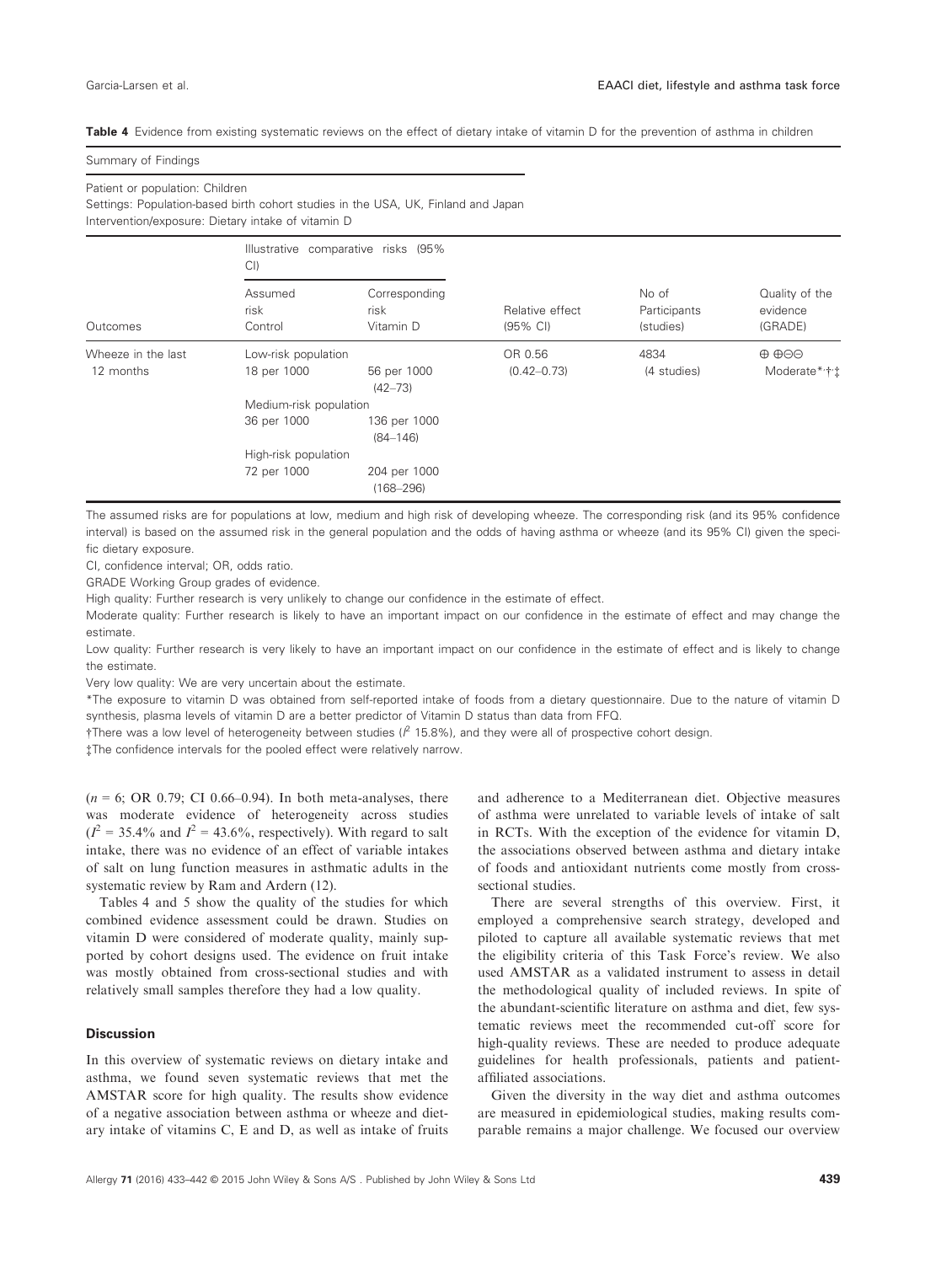Table 5 Evidence from existing systematic reviews on the effect of dietary intake of fruits for the prevention of asthma in children

# Summary of Findings

Patient or population: Children Settings: Cross-sectional studies from the general population

Intervention/exposure: Dietary intake of fruit

|                |                         | Illustrative comparative risks (95% CI) |                                       |                                    |                                       |
|----------------|-------------------------|-----------------------------------------|---------------------------------------|------------------------------------|---------------------------------------|
| Outcomes       | Assumed risk<br>Control | Corresponding<br>risk<br>Fruit intake   | Relative effect<br>$(95% \text{ Cl})$ | No of<br>Participants<br>(studies) | Quality of the<br>evidence<br>(GRADE) |
| Wheeze in the  | Low-risk population     |                                         | OR 0.75                               | 19 949                             | $\oplus$ $\ominus$ $\ominus$          |
| last 12 months | 18 per 1000             | 75 per 1000<br>$(61 - 94)$              | $(0.61 - 0.94)$                       | (4 studies)                        | Very low* <sup>*</sup> rt             |
|                | Medium-risk population  |                                         |                                       |                                    |                                       |
|                | 36 per 1000             | 150 per 1000<br>$(122 - 188)$           |                                       |                                    |                                       |
|                | High-risk population    |                                         |                                       |                                    |                                       |
|                | 72 per 1000             | 300 per 1000<br>$(244 - 376)$           |                                       |                                    |                                       |

The assumed risks are for populations at low, medium and high risk of developing wheeze. The corresponding risk (and its 95% confidence interval) is based on the assumed risk in the general population and the odds of having asthma or wheeze (and its 95% CI) given the specific dietary exposure.

CI, confidence interval; OR, odds ratio.

GRADE Working Group grades of evidence.

High quality: Further research is very unlikely to change our confidence in the estimate of effect.

Moderate quality: Further research is likely to have an important impact on our confidence in the estimate of effect and may change the estimate.

Low quality: Further research is very likely to have an important impact on our confidence in the estimate of effect and is likely to change the estimate.

Very low quality: We are very uncertain about the estimate.

\*All four studies are of cross-sectional design.

†High level of heterogeneity across pooled studies ( $\beta$  66.0%).

‡The confidence intervals for the pooled effect was relatively narrow.

in accepted definitions of 'asthma' commonly used in epidemiological studies as a way to minimize the noise caused by the use of very different terms. Both 'self-reported asthma' and 'wheeze' have been considered to be reliable estimates of the disease, particularly in epidemiological studies in children. Often, consistency in the way the questions are asked in questionnaires helps to strengthen the identification of individuals who have asthma. The reporting of wheeze in populationbased studies is the commonest approach used by epidemiologists to ascertain prevalence of asthma, particularly in children. In spite of the variations that the term might have across countries, the standardized used of wheeze-related questions is helpful. Recent advances to examine the usefulness of the use of wheeze as a proxy for asthma diagnosis in epidemiological studies have shown that recurrent (unremitting) wheeze is specific of childhood asthma and that it correlates highly with its clinically defined phenotype (30). Similarly, the use of parental reported Doctor-diagnosed asthma has been shown to be specific of the disease in epidemiological studies (31).

Most of the evidence of a protective effect of dietary antioxidants and asthma was found in children. A reduced risk of childhood wheeze with higher intakes vitamin D, fruits and adherence to Mediterranean diet was found in two systematic reviews (3, 13). These findings are mirrored in a recent cohort study on 1924 children, which showed that intake of vitamins D and E were negatively associated with asthma at age 10 (32). These results further support to the notion that actual intake of sources of antioxidants might have a beneficial effect against asthma. So far, the evidence from RCTs on dietary antioxidants (single or combined) has provided no justification to use nutritional supplements in the prevention or improvement of asthma management in adults and children (4–6).

Evidence from food interventions in asthmatic subjects is still very scant to understand the possible effect of specific foods on respiratory health, but several emerging studies suggest that RCTs with foods are possible. In adults, a food intervention with increased intake of daily portions of fruits and vegetables was associated with a reduction in markers of inflammation in asthmatic adults, but not with clinical outcomes of the disease (7). In pregnant women, an intervention is currently underway to test whether a net increase of dietary antioxidants can reduce the risk of asthma in the offspring (33). Garcia-Larsen et. al. recently demonstrated the feasibility of doing a fresh fruit intervention to test changes in asthma-related symptoms in a pilot study of asthmatic children aged 6–10 (34).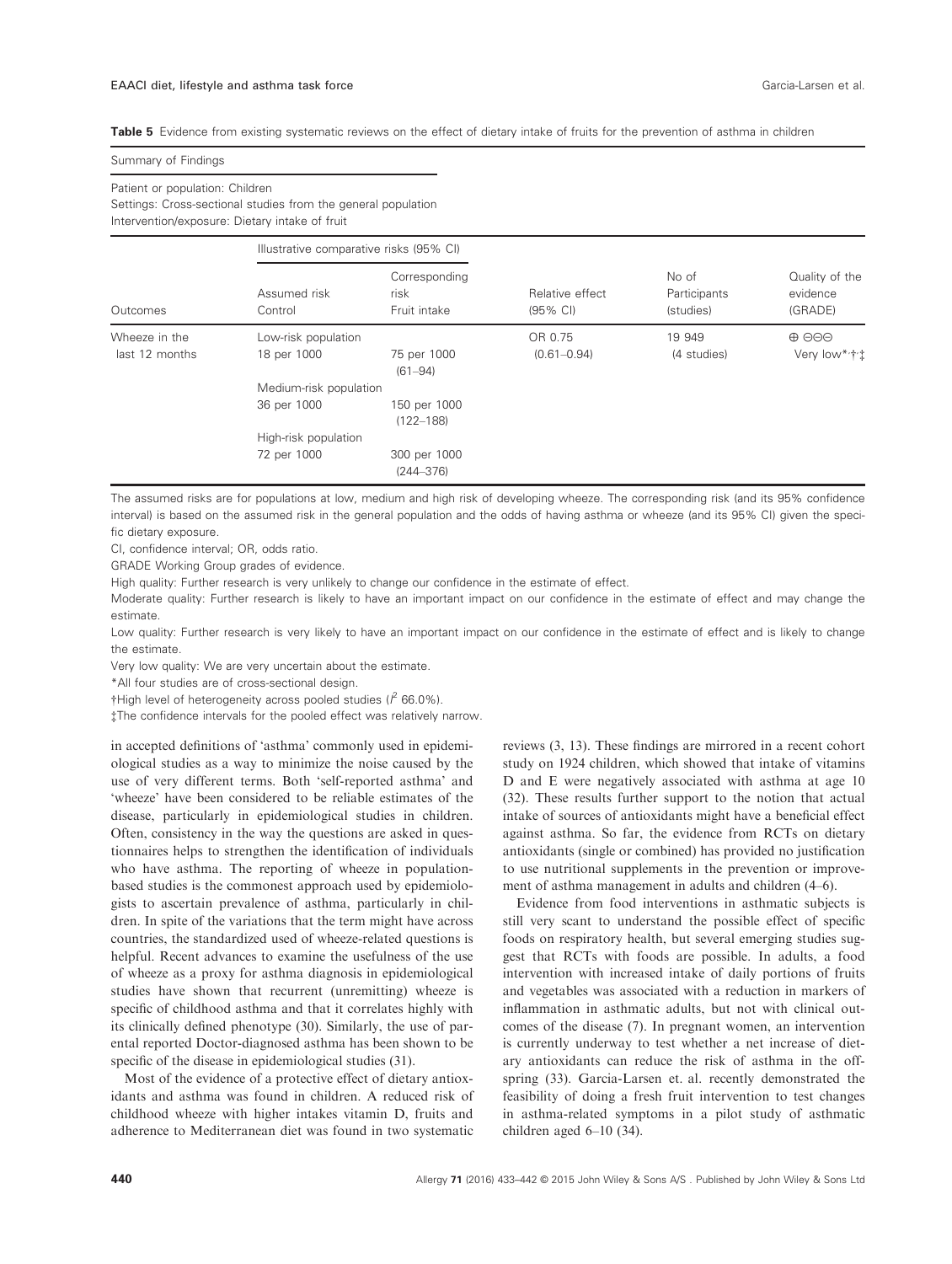We identified two other systematic reviews published after our search strategy was carried out. Brigham et al. (35) examined the evidence on the association between adult asthma and 'Western' dietary patterns in ten observational studies. The authors reported no relation between risk of incidence or prevalence of asthma and having a 'Western' dietary pattern in combined analyses that included 70 000 individuals. There was marginal evidence of a positive association between symptoms of asthma severity and intake of a 'Western' dietary pattern. Netting et al. (36) recently showed in their systematic review on maternal dietary exposure and asthma that there was a lower risk of asthma in the offspring of mothers who had a Mediterranean dietary pattern, or consumed diets rich in fruits and vegetables, fish and vitamin Dcontaining foods.

Our overview of systematic reviews was limited to dietary exposures included in the actual diet rather than in the use of nutrient supplements. This focus was intended to provide evidence of the effect of food intake, as a tangible measure to give public health advice. We restricted the scope of this overview to asthma, wheeze or lung function measures in asthmatic subjects; therefore, interpretation of findings should be kept within the limits of these outcomes.

Overall, this overview of systematic reviews shows evidence of a beneficial effect of fresh fruits, and antioxidant vitamins on asthma. The time of exposure would seem to be important, as protective effects appear more clearly in early life and childhood. This evidence supports recommendations in clinical practice to increase the net intake of fruits and vegetables as a way of reducing the risk of asthma, particularly in children. The current evidence comes mostly from observational studies and highlights the need for well-designed RCTs to investigate whether such an effect has clinical benefits. The high prevalent rates of asthma in the general population, particularly in children, justify the implementation of such studies.

#### Acknowledgments

The EAACI Evidence-Based Clinical Practice Guideline Task Force on 'Lifestyle Interventions in Allergy and Asthma' was funded by unrestricted grants of the European Academy of Allergy and Clinical Immunology.

# Conflicts of interest

All authors declare no conflict of interest.

# **Contributions**

VGL carried out the search strategy and data extraction and wrote the first draft of the manuscript. The scope of the manuscript with regard to dietary exposures and respiratory outcomes was discussed a priori and approved by all the coauthors. VGL and SDG independently selected eligible titles and extracted the data. Discrepancies and consistency were discussed with AM who also advised on the grading of the evidence. TR advised on the technical aspects of the search strategy and helped to pilot the searches and produce the final search strategy. MB, DC, K-HC, TH, SB, IA, JF, NP and LD contributed equally to the writing of the manuscript and to the interpretation of the results. All co-authors discussed and agreed on each of the stages of the data extraction and synthesis of the data. All co-authors approved the final version of the manuscript.

# Supporting Information

Additional Supporting Information may be found in the online version of this article:

Appendix S1. Search strategy for overview of existing systematic reviews.

# **References**

- 1. Berthon BS, Wood LG. Nutrition and respiratory health-feature review. Nutrients 2015;7:1618–1643.
- 2. Scott HA, Jensen ME, Wood LG. Dietary interventions in asthma. Curr Pharm Des 2014;20:1003–1010.
- 3. Nurmatov U, Devereux G, Sheikh A. Nutrients and foods for the primary prevention of asthma and allergy: systematic review and meta-analysis. J Allergy Clin Immunol 2011;127:724–733.
- 4. Castro M, King TS, Kunselman SJ, Cabana MD, Denlinger L, Holguin F et al. Effect of vitamin D3 on asthma treatment failures in adults with symptomatic asthma and lower vitamin D levels: the VIDA randomized clinical trial. JAMA 2014;311:2083–2091.
- 5. Shaheen SO, Newson RB, Rayman MP, Wong AP, Tumilty MK, Phillips JM et al. Randomised, double blind, placebo-controlled trial of selenium supplementation in adult asthma. Thorax 2007;62:483–490.
- 6. Wilkinson M, Hart A, Milan SJ, Sugumar K. Vitamins C and E for asthma and exercise-induced bronchoconstriction. Cochrane Database Syst Rev 2014;6:CD010749.
- 7. Wood LG, Garg ML, Smart JM, Scott HA, Barker D, Gibson PG. Manipulating antioxidant intake in asthma: a randomized controlled trial. Am J Clin Nutr 2012;96:534– 543.
- 8. Global Strategy for Asthma management and prevention. Update 2012. Global Initiative for Asthma Guidelines. Available at: [http://www.ginasthma.org/local/uploads/](http://www.ginasthma.org/local/uploads/files/GINA_Report_March13_1.pdf ) [files/GINA\\_Report\\_March13\\_1.pdf](http://www.ginasthma.org/local/uploads/files/GINA_Report_March13_1.pdf )
- 9. Lee E, Dobbins M, Decorby K, McRae L, Tirilis D, Husson H. An optimal search filter for retrieving systematic reviews and metaanalyses. BMC Med Res Methodol  $2012:12:51$
- 10. Shea BJ, Hamel C, Wells GA, Bouter LM, Kristjansson E, Grimshaw J et al. AMSTAR is a reliable and valid measurement tool to

assess the methodological quality of systematic reviews. J Clin Epidemiol 2009;62:1013– 1020.

- 11. Allen S, Britton JR, Leonardi-Bee JA. Association between antioxidant vitamins and asthma outcome measures: systematic review and meta-analysis. Thorax 2009;64:610–619.
- 12. Ram FS, Ardern KD. Dietary salt reduction or exclusion for allergic asthma. Cochrane Database Syst Rev 2004: CD000436.
- 13. Garcia-Marcos L, Castro-Rodriguez JA, Weinmayr G, Panagiotakos DB, Priftis KN, Nagel G. Influence of Mediterranean diet on asthma in children: a systematic review and meta-analysis. Pediatr Allergy Immunol 2013;24:330–338.
- 14. Pogson Z, McKeever T. Dietary sodium manipulation and asthma. Cochrane Database Syst Rev 2011: CD000436.
- 15. Yang H, Xun P, He K. Fish and fish oil intake in relation to risk of asthma: a sys-